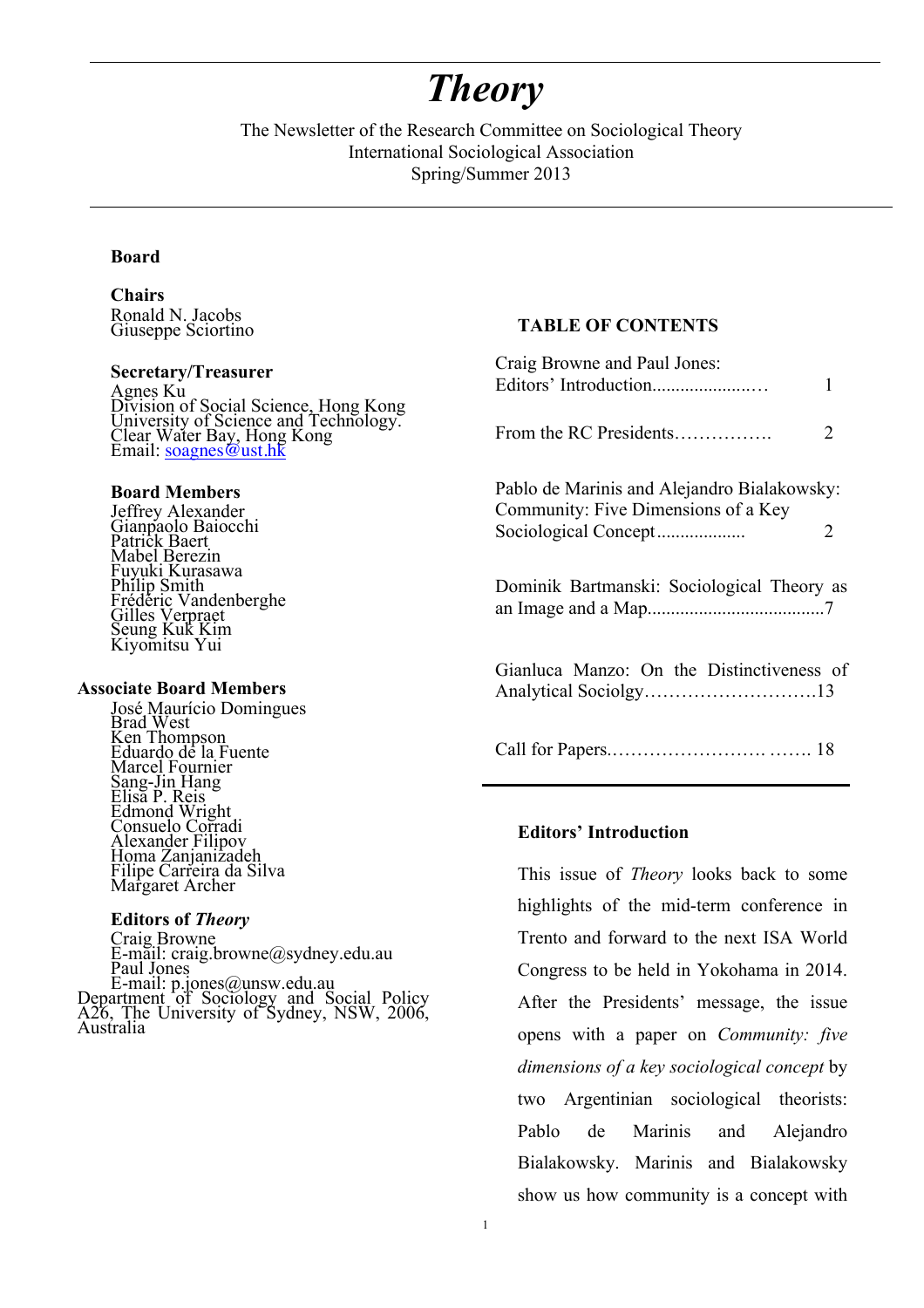different possibilities and applications. We then publish two pieces by members of our community who were honoured in Trento. *Sociological Theory as an Image and a Map* derives from the speech Dominik Bartmanski delivered on receiving the Junior Theorist Prize and *On the Distinctiveness of Analytical Sociology* is a revised version of the speech that Gianluca Manzo delivered on receiving the Special Mention by the jury award in the Junior Theorist prize. We look forward to the future work of these sociological theorists. Finally, the issue contains the *Call for Papers for the RC16 sessions in Yokohama*. Please keep in mind the submission deadline for the ISA World Congress.

*Craig Browne & Paul Jones*

### **From the Presidents**

We are please to include in this issue of the newsletter our Call for Papers for the 2014 World Congress of Sociology, which will be held in Yokohama. The call for papers represents the theoretical and geographical diversity of our research committee. Our session organizers represent thirteen different nations, and span a vast array of topical areas including culture, media, cosmopolitanism, modernity, critical theory, Asian theory, visuality, intellectuals, urban space, sexuality, civil society, symbolic violence, globalization, and transnationalism. Particularly

noteworthy is the concentration of sessions on Japanese and Asian theorizing.

You will find contact details and descriptions for each of our 25 sessions. The official ISA Call for papers will go online in June, and we will accept submissions until September 30, 2013. All submissions should include a title and abstract, as well as contact details for all authors. If you have any questions about a particular session, please contact the session organizer(s) directly.

The Nominations Committee is continuing to prepare the slate of candidates for the election of officers, and we will provide more information about that process in a future issue of *Theory*. In the meantime, we look forward to receiving all of your paper submissions, and to organizing another exciting slate of sessions for the World Congress.

*Ronald N. Jacobs & Guiseppe Sciortino Co-Chairs, RC 16*

# **Community: five dimensions of a key sociological concept**

Community has always been a key concept, notion or idea for sociology and other social and human sciences, as well as for other kinds of discourses, such as politics, religion and ethnicity. The present communication aims to contribute to a "sociological theory of community" that is not one-dimensional, by identifying some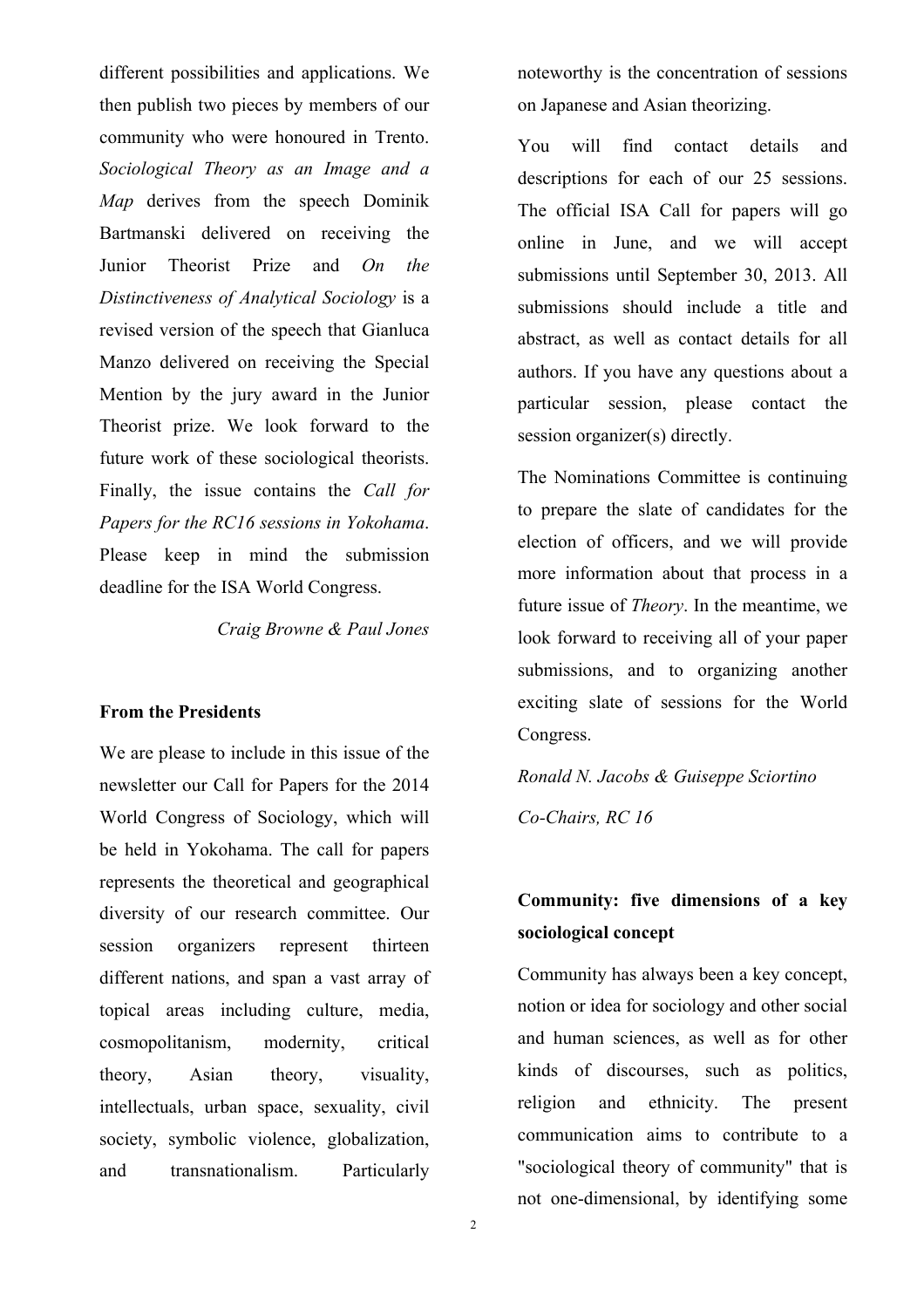# **References**

Alexander, Jeffrey C. 2003. *The Meanings of Social Life. A Cultural Sociology*. Oxford and New York: Oxford University Press.

Alexander, Jeffrey C. and Jason Mast. 2006. Introduction: symbolic action in theory and practice: the cultural pragmatics of symbolic action. In: Alexander, J.C., Giesen, B. and Mast, J. (eds.) *Social Performance. Symbolic Action, Culturtal Pragmatics and Ritual*. Cambridge: Cambridge University Press.

Bartmanski, Dominik. 2012. How to Become an Iconic Social Thinker: The Intellectual Pursuits of Malinowski and Foucault. *European Journal of Social Theory* 15(3): 1–27.

Burawoy, Michael. 2011. The Last Positivist. *Contemporary Sociology* 40(4): 396–404.

Collins, Randall. 2002. On the Acrimoniousness of Intellectual Disputes. *Common Knowledge* 8: 47–70.

de la Fuente, Eduardo. 2007. The Place of Culture in Sociology: Romanticism and

Debates About the 'Cultural Turn.' *Journal of Sociology* 43(2): 115–130.

DiMaggio, Paul. 1997. Culture and Cognition. *Annual Review of Sociology* 23: 263–287.

Einstein, Albert. 2005. *The New Quotable Einstein*. Princeton: Princeton University Press.

Geertz, Clifford. 1973. *The Interpretation of Cultures*. New York: Basic Books.

Jacobs, Mark D. and Lyn Spillman. 2005. Cultural Sociology at the Crossroads of the Discipline. *Poetics* 33: 1–14.

Malinowski, Bronislaw. 1919. A letter to Charles Seligman from January 21, 1919. Retrieved from the Sterling Memorial Library archives at Yale University.

Santoro, Marco. 2008. Culture as (and After) Production. *Cultural Sociology* 2(1): 7–31.

Smelser, Neil. 1998. The Rational and the Ambivalent in the Social Sciences. In: Smelser, N. *The Social Edges of Psychoanalysis*. Berkeley and Los Angeles: University of California Press.

Sztompka, Piotr. 2011. Another Sociological Utopia. *Contemporary Sociology* 40(4): 388–396.

Weber, Max. 2010. *Wirtschaft und Gesellschaft. Grundriss der Verstehenden Soziologie*. Frankfurt am Main: Wunderkammer Verlag.

Wittgenstein, Ludwig. 1984. *Culture and Value*. Chicago: The University of Chicago Press.

*Dominik Bartmanski* 

# **On the Distinctiveness of Analytical Sociology**\*

\*This is a revised version of the speech delivered on the occasion of the acceptance of the Special Mention by the jury award of the ISA prize for the Best Junior Theorist paper at the Mid-term conference of the ISA RC 16 held in Trento in June 2012. I would like to thank the conference participants as well as Marco Santoro for their useful reactions to the first draft of the speech text. I am also grateful to Adrian Belton for revising my English.

My first words go to the prize committee, which has decided to award a special mention to my article "Analytical Sociology and Its Critics". It is indeed a singular honor to receive the critical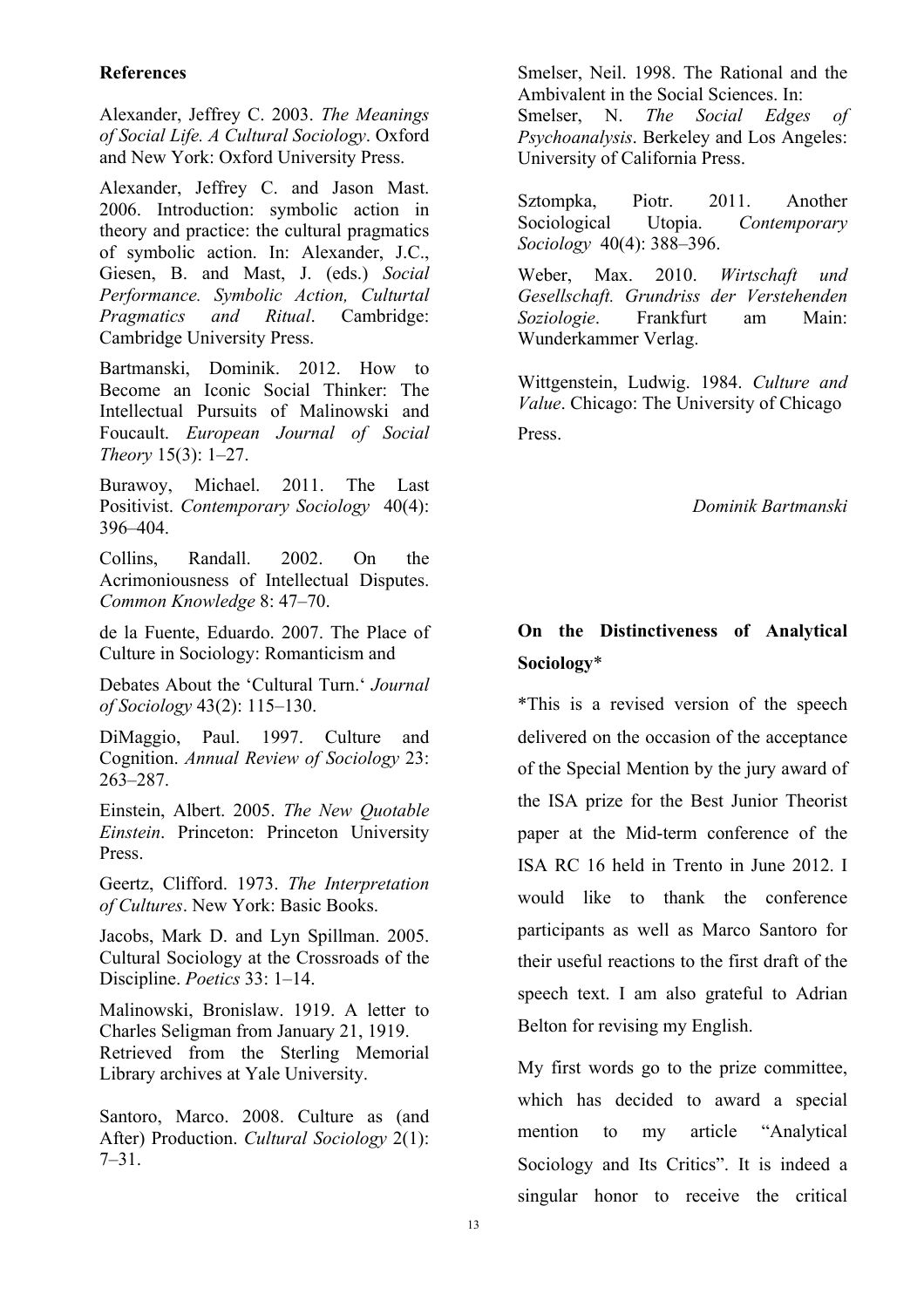attention of one of the most prestigious ISA research committees. It is also a great pleasure to see that the prize committee has had the intellectual openness to acknowledge the quality of an article that endorses theoretical and methodological positions that many of the members of the research committee are likely to dispute.

The present speech has a modest goal. It only provides a concise description of the basic elements composing the analytical sociology research program. It then employs this description to suggest that scholars who deny the originality of analytical sociology within the panorama of contemporary sociology rely on a selective, hence inaccurate, reading of analytical sociology. To avoid misunderstandings, let me state explicitly that this argument is not intended to contest that analytical sociology has its limitations and that it must be further improved. The sense of my remarks is that critics can contribute to this improvement only if they make the effort to understand all the facets of the analytical sociology research program.

In fact, this is not the case. Analytical sociology is often reduced to a new brand name for the doctrine of methodological individualism (see, for instance, Little, 2012), or, more radically, to nothing more than a new label for sociology based on rational-choice theory (see, for instance, Abbott, 2007; Gross, 2009). If one considers that the quest for microfoundations is largely shared among sociologists, then analytical sociology would not lack originality because it would simply amount to existing specific approaches but, on the contrary, because it simply equates to the "mainstream core of practices in contemporary (Americandominated) sociology" (Lizardo, 2012, p. 9).

I regard these assessments as factually wrong because they do not take into due account all the elements that make up the analytical sociology program. My argument is that the distinctiveness of analytical sociology within contemporary sociology evaporates as soon as one isolates one or a few elements from the entire set of elements that the programmatic manifestos of analytical sociology propose in order to define the approach.

The analysis of the literature contained in Manzo (2010) suggests that analytical sociology should be primarily understood as a complex, multi-faceted research strategy combining two sets of general principles. In the most parsimonious form, four of them concern the construction of a theoretical model, whereas four others refer to the empirical validation of the model. When these principles are introduced incrementally (from the most general to the most specific), it becomes apparent that, as the number of principles considered increases, their combination makes it less and less easy to find one sociological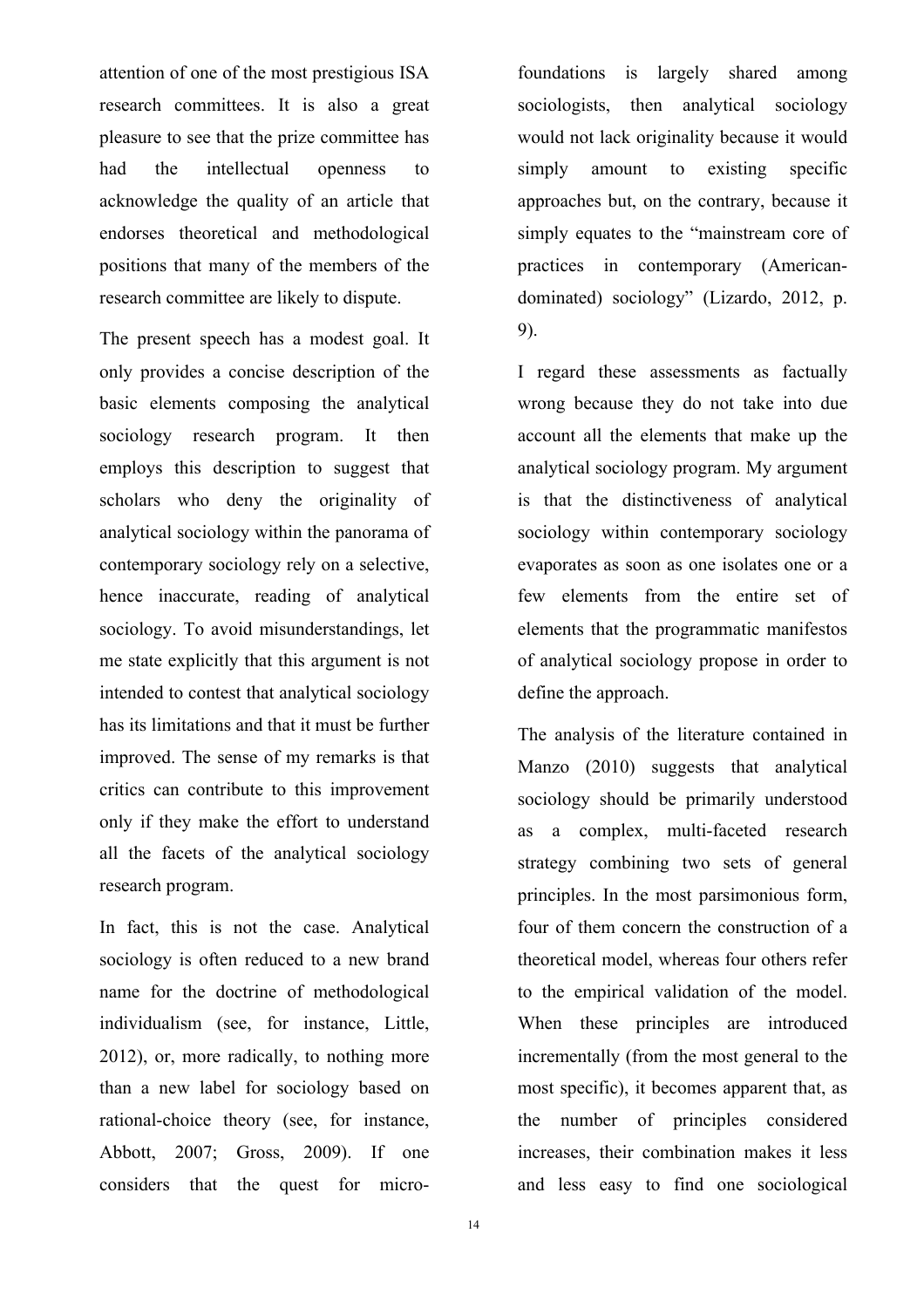perspective that shares the same combination of elements. The initial apparent overlap between analytical sociology and the rest of sociology (in its current state) thus tends progressively to disappear.

Let me introduce these principles one by one (note that the order in which I introduce them is not intended to parallel the step order of a concrete research design). As regards the model building stage, the quest for clarity and for precision in the definition of concepts and in the writing style is a key requirement for analytical sociology (principle 1). Clarity and precision are at the service of explanation. While rigorous empirical description (of regularities to be explained) and understanding (of actors' reasons, hence of actions' meanings) are central tasks for analytical sociologists, the latter regard explanation as the ultimate goal of sociological analysis for analytical sociology (principle 2). Within analytical sociology, *explananda* of primary interest are cross-sectional population-level patterns and their temporal trends. Explanation is conceived in a very specific way by analytical sociologists. Explaining a (set of) social outcome(s) amounts to figuring out the concatenations of mechanisms that bring about the outcome(s) (principle 3). Analytical sociology conceives social mechanisms as chains of socially constrained micro-level events (principle 4).

In this regard, it is important to stress that, on a programmatic level, analytical sociology does not limit individual actions to instrumental actions. On the contrary, a very open conception of purposive action, which in its extreme variant equates rationality to acting with subjectively defensible reasons, is defended; emotions and heuristics are also crucial actor-level elements that are often postulated by analytical sociologists. The latter also pay attention to the articulation of these elements with structural and relational aspects of social life so that, in the end, from the analytical perspective, a social mechanism always consists of more or less complex bundles of structure-, network-, and action-level elements.

Once a theoretical model has been devised, one enters the model testing stage. Here, analytical sociology first requires that the macro-*patterns* to be explained with the model are precisely delimited and described on the basis of empirical data (principle 5). It is recommended that the theoretical representation of the explanatory mechanism postulated be translated into a formal model (principle 6). Analytical sociology suggests that, among formal models, computational models incorporating the theoretical mechanism of interest constitute the most flexible tools with which to study its population-level consequences (principle 7). Even more specifically, analytical sociology suggests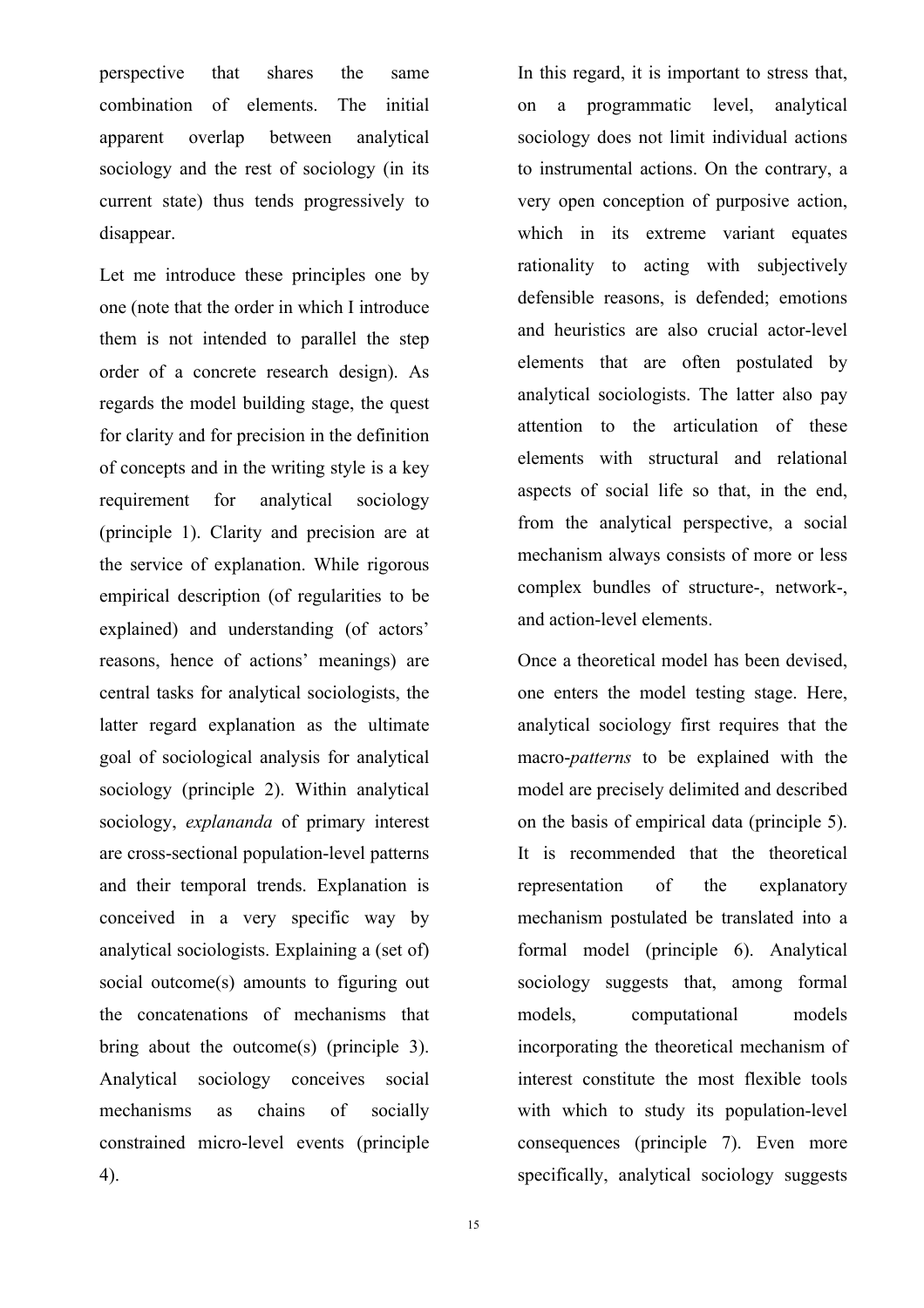that one specific form of simulation is especially powerful in designing and in studying theoretical models of social mechanisms, namely agent-based, or, more precisely, object-oriented modelling (principle 7a). This simulation technique, indeed, imposes virtually no constraint on the sets of socially-constrained mechanisms that one wishes/needs to represent, thereby making it possible to determine *in silico* the extent to which the mechanisms postulated can reproduce the macro-level patterns of interest. The last general principle guiding the research strategy proposed by analytical sociology has to do with the fact that the potential overlap between the aggregate consequences generated by the computational model and the empirical data describing the population-level outcomes of interest does not necessarily prove that the postulated mechanism is at work in the real world because, in principle, alternative theoretical mechanisms can equally well reproduce the outcome. To overcome this difficulty, analytical sociology advises injecting survey, qualitative and/or experimental data into the agent-based model so that its micro- and network-level assumptions are empirically-grounded (principle 8).

Thus, programmatically, these eight principles suggest that analytical sociology is a complex web of theoretical and methodological guidelines that tend to crystallize into an empirically-oriented,

experimentally and computationally-based, macro-sociology with clearly explicated and empirically-grounded dynamic microand network-level foundations.

Is this set of elements really reducible to a re-statement of the doctrine of methodological individualism or of rational-choice theory, as some commentators claim? Can one reasonably state that this multi-faceted research strategy equates to the mainstream of American sociology, as others have recently argued? My impression is that critics of analytical sociology systematically endorse a wrong line of reasoning when they pick up and/or overweight this or that piece of the research program instead of considering it in its entirety. The complexity of this program implies that the more numerous the parts taken into account, the less easy it is to argue that analytical sociology lacks any intellectual distinctiveness.

In my view, there is an empirical fact that supports the argument according to which the combination of elements that I have summarized substantiates a truly original research program within contemporary sociology. This fact simply consists in the difficulty of finding sociological analyses that combine *at the same time* all the elements defining analytical sociology on a programmatic level. How often, one may indeed wonder, do we see articles published in the best sociological journals in which, *at*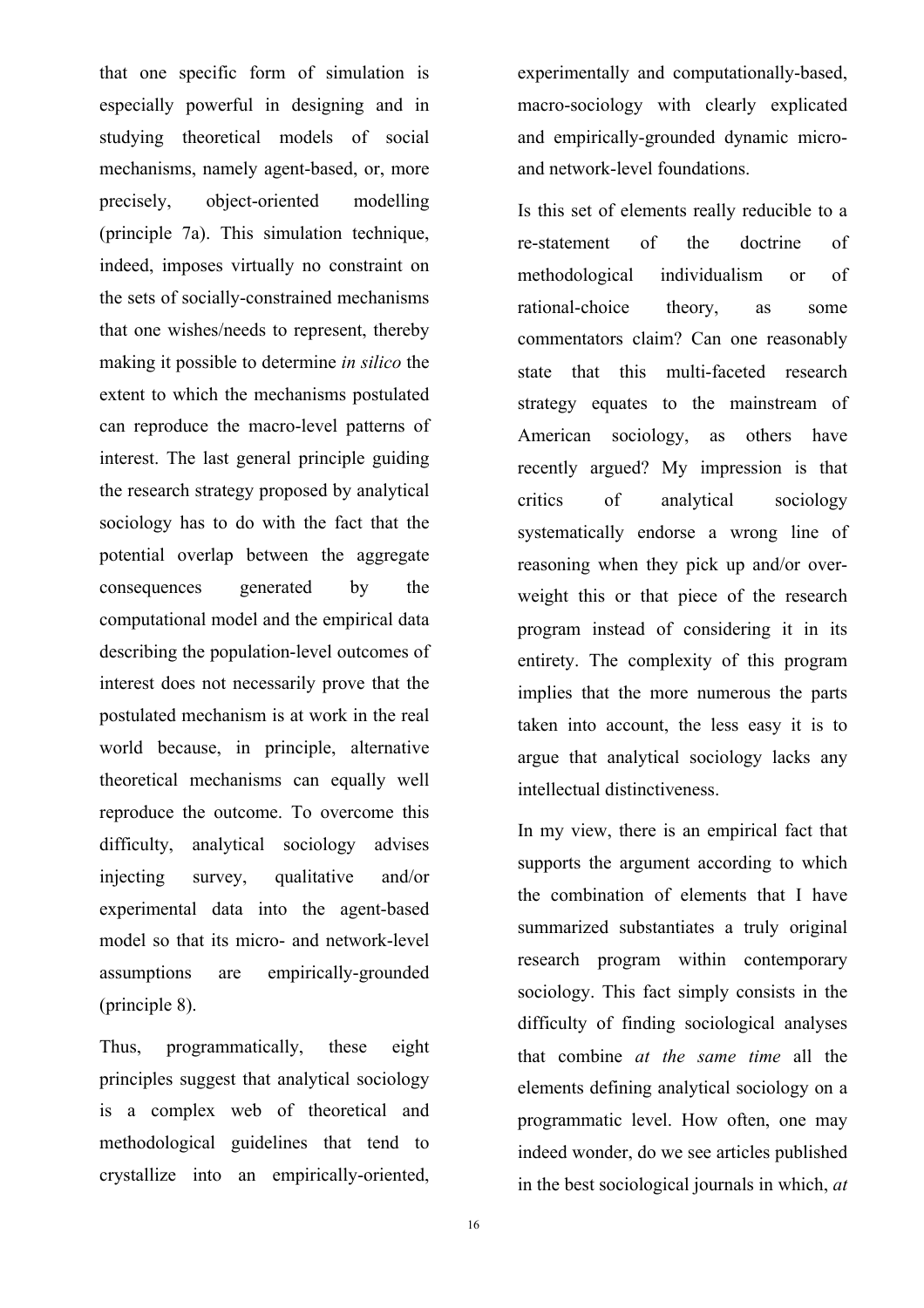*the same time*, (1) advanced statistical techniques and/or rigorous qualitative research protocols are used specifically to figure out the *explananda*, (2) formal models are devised to formulate hypotheses about the mechanisms responsible for the observed (robust) correlations, (3) simulation is used to go from the postulated mechanisms back to the patterns to be explained, and, (4) survey, experimental, and/or ethnographic observations are in turn used to discard alternative specifications of the substantive content of the formal model?

My impression is that the right answer is "very rarely". It is certainly possible to point out an array of empirical studies that have started making the effort to approximate all the requirements of the analytical research program. Macropatterns and diffusion processes related to sexual networks (Bearman et al., 2004), to unemployment (Hedström, 2005, ch. 6), to residential segregation (Bruch and Mare, 2006), to unpopular norms (Willer et al., 2009), to new technologies (Di Maggio and Garip, 2011), to fertility decisions (Gonzalez-Bailon and Murphy, 2013), or to educational inequalities (Manzo, 2013), for instance, have recently been investigated by means of a complex mix of statistical methods, social network analysis, agentbased simulations, and experiments, the aim being to uncover the reason- and networkbased mechanisms that have brought these patterns about.

These multi-method empirical analyses are still infrequent, however. This signals that the analytical sociology research program is not particularly common within contemporary sociology, that this research program has a clear specificity, and that there is room for its further development. In my opinion, this is precisely the very next step to be undertaken. It is now time to diversify the types of social phenomena brought under scrutiny in order to prove empirically that the analytical sociology research strategy, no matter how demanding it may appear at first, is workable in practice, and that it can help reinforce the explanatory side of our discipline.

# **References**

Abbott A. (2007), "Mechanisms and Relations", *Sociologica*, 2/2007, doi: 10.2383/24750.

Bearman P. S, Moody J., Stovel K. (2004), "Chains of Affection: The Structure of Adolescent Romantic and Sexual Networks", *American Journal of Sociology*, 110, 1, pp. 44-91.

Bruch E., Mare R. (2006), "Neighborhood Choice and Neighborhood Change", *American journal of sociology,* 112, 3, pp. 667–709.

Gonzalez-Bailon S., Murphy T. E. (2012, forthcoming), "Social Interactions and Long-Term Fertility Dynamics. A Simulation Experiment in the Context of the French Fertility Decline", *Population Studies*.